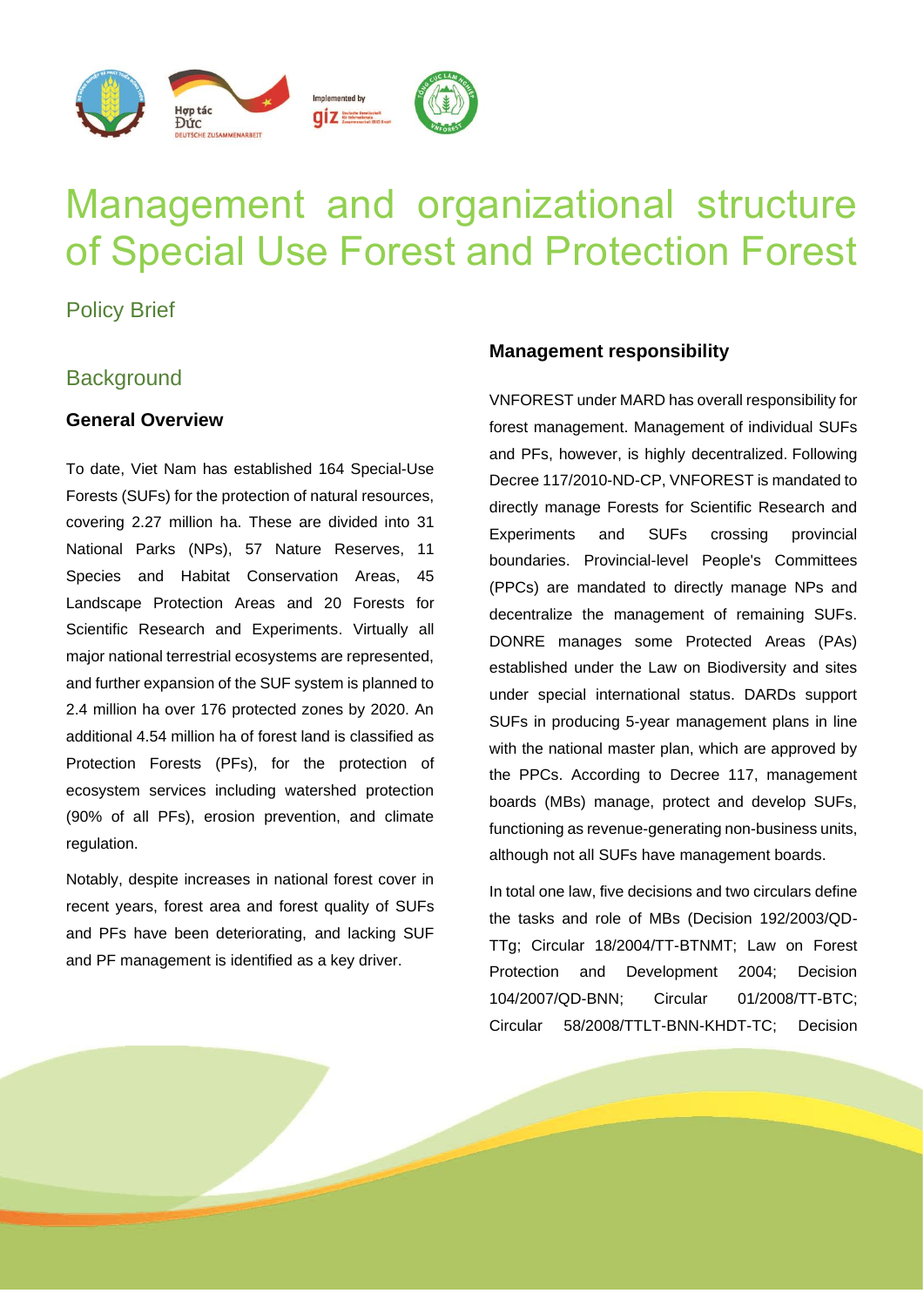262/2010/QD-TCLN-KL; Circular 78/2011/TT-BNNPTNT; Decree 117/2010/ND-CP; Decision 24/2012/QD-TTg; Decision 126/2012/QD-TTg). Additionally, the approval of the National Capacity Development Plan for the Protected Area Management System in Viet Nam to 2025, with a vision to 2030 by Decision No. 626/QDD-TTg in 2017, provides the legal grounds to improve capacities in protected area management.

SUF MBs are established to incentivize PA staff to implement policies and management plans, establish and maintain infrastructure for management, provide technical equipment, coordinate and engage with stakeholders and report on activities and monitoring results from the PAs. However, mandates and functions are often flexible.

Management of PFs is similarly decentralized, with the conversion of former extraction-oriented state forest enterprises into either profit-oriented state-owned forest Companies or PF MBs mandated with the management of designated PFs. The legal provisions for user agreements and resource extraction in PFs in Vietnam is insufficient.

The 2017 Forestry Law stipulates the types of SUFs and PFs in which to establish MBs depending on the type and size of the forest. PFs without MBs should be allocated to organizations, individuals, households, communities, or the armed forces.

Despite legal provisions for a first comprehensive management strategy for SUFs and the National Capacity Development (NCD) Plan which aims to strengthen management capacities and approaches, the effectiveness of SUF and PF MBs remains deficient. Regulations are often in form of unclear guidance with ambiguity and uncertainty and a lack of opportunity for stakeholder engagement. The following policy brief aims to highlight parallel institutional structures, operational shortcomings for planning, decision making and implementation and the lack of human and other resources. It additionally touches on the topic of decentralization in PA management in general.

#### **Decentralization and co-management**

Different forms of shifting power from a central government to local institutions, organizations and groups can be found in all tropical zones of the world. In one example from Indonesia transferring power to local governments resulted in the increase of forest conversion and illegal logging for short term revenues and high environmental losses. In contrast, in Thailand central management of protected areas was found to result in prioritization of revenue over protection and encouraged officials to serve the system rather than the well-being of the environment. In general though, decentralization is seen as a key success factor to sustainable resource management and environmental protection. Apart from the need for financial resources as well as capacity building for institutions and stakeholders, the process of decentralization itself is important for its success. It needs to be a participatory power transfer with democratic and representative bodies at the lowest level of decentralization. Elites exploiting the process for their own gains has been a reoccurring risk. Co-management between governmental institutions and local communities is a commonly practiced form of decentralization. This is not easily achieved after a long history in most

> Programme on Conservation, Sustainable Use of Forest Biodiversity and **Ecosystem Services in Viet Nam**

T: +84 24 39 32 95 72 / F: +84 24 39 32 95 75 E: office.biodiversity@giz.de / I : www.giz.de/viet-nam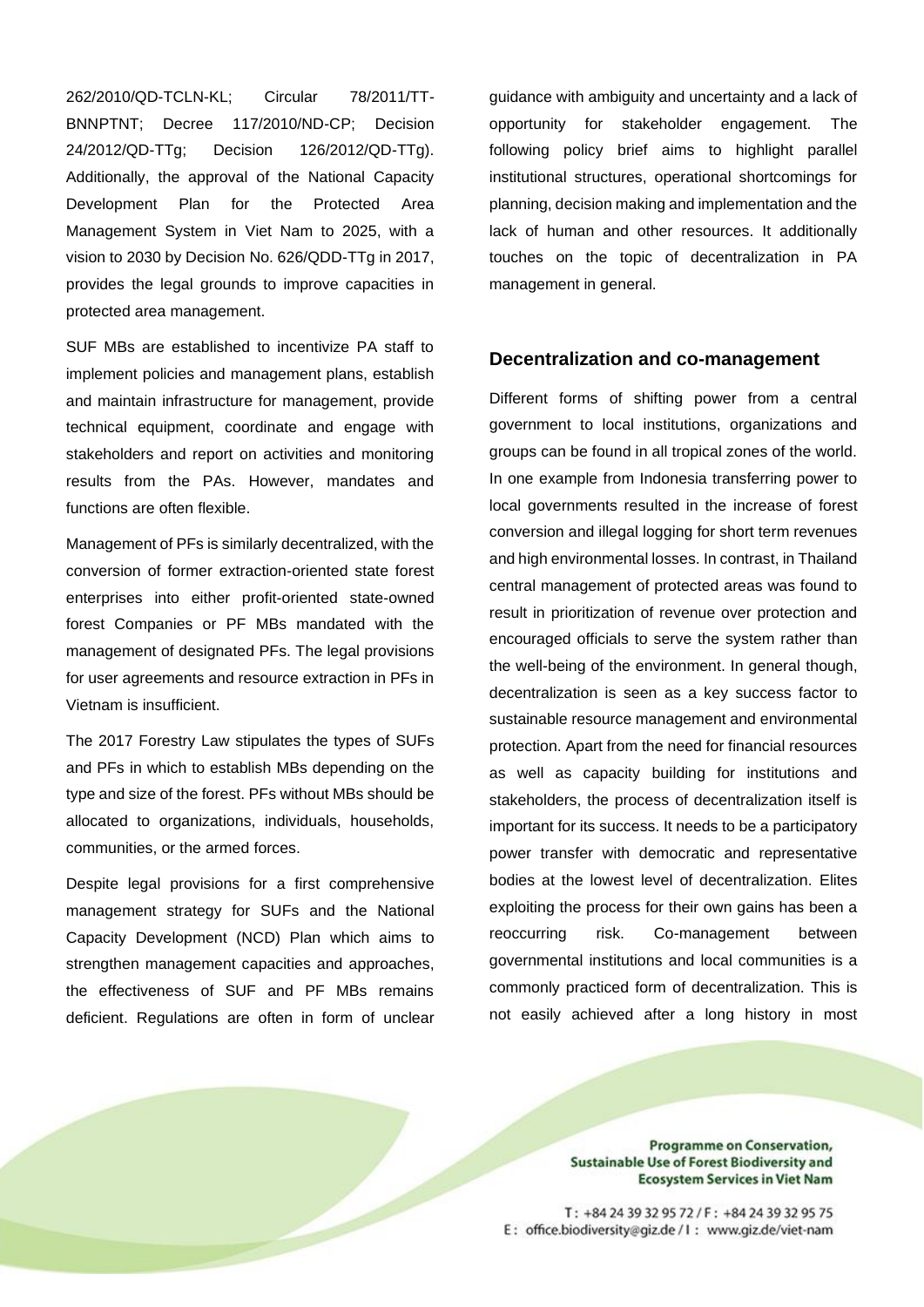countries of alienating and excluding indigenous communities from natural resources. Key is to not only transfer responsibilities but also assets, rights and powers to communities. The retention of some powers, such as e.g. the power to arrest can lead to a failure of improving conservation through decentralization. Co-management can only work when the conservation or resource management holds includes tangible benefits to both sides involved (state and community). This is why the IUCN recommends places with global biodiversity values but no direct local benefits should rather not be managed under a decentralized approach. Direct environmental payments are an important component for funding decentralization and ensuring appropriate incentives are available. In many co-management systems communities still only feature as wage earners and benefactors where they should be fully included in decision making. Traditional management systems are an important contributor to successful comanagement if enough time and work is invested into reviving them. This is because under many (colonial) governments and earlier conservation regimes they were neglected and partly fell into oblivion. Questions surrounding land tenure are closely linked to those of decentralization and co-management. In a study from India property rights were named as the one decisive factor in successful decentralization. Various forms of ownership are found to be fundamental for the sustainable support from communities. In the Vietnamese context this topic goes far beyond the scope of the Law on Forestry. Finally, in an example from Thailand a hybrid form of shared governance (comanagement) was found to be the most promising approach with legitimization through local

involvement, empowerment of local people despite strong resistance to decentralization from higher authorities and the opportunity to tap into various sources of knowledge to manage a complex environmental system. However, the literature in general is clearer on which mistakes to avoid in decentralization and how to gain local support than it is on the empirical impact on biodiversity and sustainability themselves. In Vietnam, decree 117/2010/ND-CP and the new Law on Forestry set the conditions for collaboration of MBs with local communities on SUFs' buffer zone planning.

## **Challenges**

#### **Parallel institutional structures**

Despite the Decree 117/2010/ND-CP promoting management decentralization through assigning the mandate to manage NPs within one province to the PPCs, several NPs are in practice still under DARDs' direct management. The reporting structure also shows incomplete decentralization. Differences among provinces include management of PAs either by DARDs or FPDs. Given these examples and with MONRE managing international sites and the Ministry of Culture and Information, together with MARD being in charge of cultural and historic sites, the institutional structure surrounding SUFs is highly complex and divers.

This leads to challenges in implementing a nationally unified management approach. Especially on province level it has also resulted in a lack of financing for the implementation of conservation activities. An

> Programme on Conservation, Sustainable Use of Forest Biodiversity and **Ecosystem Services in Viet Nam**

T: +84 24 39 32 95 72 / F: +84 24 39 32 95 75 E: office.biodiversity@giz.de / I: www.giz.de/viet-nam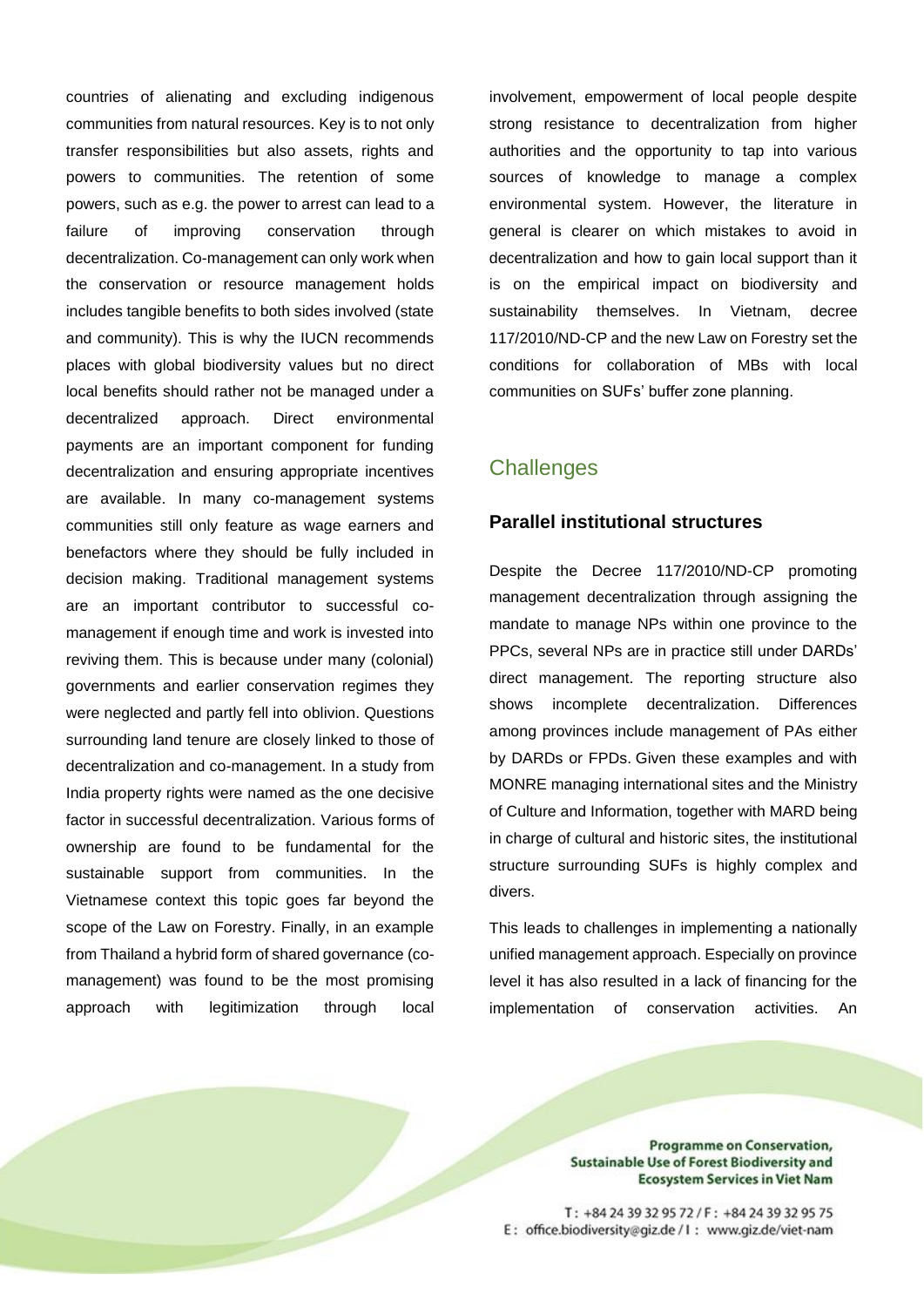additional example of this are discrepancies in allowances between forest rangers and MB staff depending on whether a MB is under a DARD or PPC. Despite financial challenges being immense in both SUFs and PFs, the problem seems to be greater in PFs.

There is no national focal point to support MBs in their tasks and duties, leaving them with no responsible agency to turn to for scientific and operational guidance in PA management.

# **Lack of management planning and decision-making power**

Due to the previous described multitude of institutions involved with MBs there are inconsistencies concerning their rights and responsibilities. Not only is there no overarching coordination but approaches for management, financing, general implementation of the legal requirements and even operational structures of the MBs vary largely across the country. Despite regulations MBs often fail to complete their assigned tasks. For example, many MBs do not obtain and report required and sufficient data on conservation activities and biodiversity. Additionally, a comprehensive approach applying and integrating such data into future planning is lacking, as well as insufficient regulations on information accessibility.

Several studies have also remarked on the insufficient authority of MBs. This includes the inability of MBs to stop development projects that have been included in master plans for provincial economic development. Simultaneously many MBs lack the ability to reinforce set objectives and regulations.

At a national policy workshop on PF with MB members in December 2017, intermingling and fragmentation of PFs with SUFs, production forests, or areas of agricultural land was mentioned as a challenge to effective management and protection. Multi-purpose use was seen as one main reason for the on-going conversion especially of PFs to production forests.

# **Inadequate financial resources and human capacity**

In 2014, according to different sources between 80 and 96% of SUFs had established MBs. Depending both on the local circumstance (as legally stipulated) and available human and capital resources, the setup of operational units of the MBs varied tremendously; with most having established administrative offices and fewest environmental education and ecotourism divisions. This is only one example of tasks that many MBs are yet unable to fulfill. Up to 80% of SUFs are inhabited, either by communities with historical claims or through buffer zone encroachment. As is the global trend, the failure to engage communities, results in ineffective protection and control of resources, as well as conflict with forest-dependent local communities.

In general, MBs lack financial and human resources with "expertise in biodiversity conservation, creature rescue, conservation and development, conservation education, ecotourism, biodiversity monitoring and other related fields". MB members themselves stated that investment mechanism and benefit sharing from PFs was unclear and difficult to apply in practice.

For implementation it will be necessary for MBs to be "proactive in developing relevant project proposals in

> Programme on Conservation, Sustainable Use of Forest Biodiversity and **Ecosystem Services in Viet Nam**

T: +84 24 39 32 95 72 / F: +84 24 39 32 95 75 E: office.biodiversity@giz.de / I : www.giz.de/viet-nam